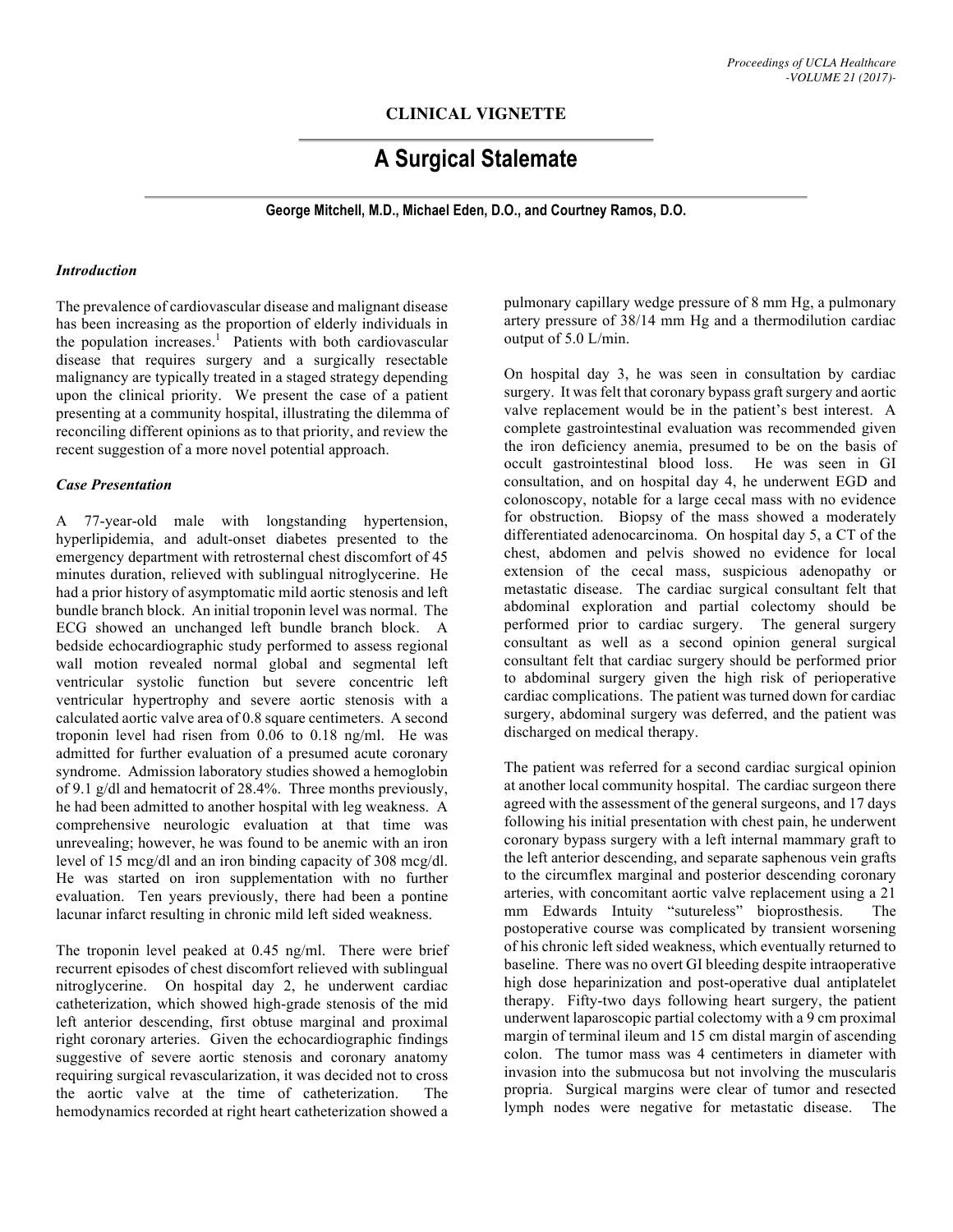postoperative course was uneventful and two weeks later, when seen in the office, the patient appeared fully recovered and asymptomatic.

## *Discussion*

Prioritizing the timing and order of staged surgical procedures in the context of coexistent cardiac disease and resectable malignancy presents a difficult management challenge and clinical opinions to approach may vary. Unfavorable issues to be considered in the case presented here are several. Performing heart surgery prior to addressing an underlying colonic neoplasm could carry a risk of massive gastrointestinal bleeding at the time of high dose unfractionated heparin administration during cardiopulmonary bypass. There is a risk that the untreated cancer may progress during the interval prior to the second operation. There is also the potential risk of a clean-contaminated operation increasing the incidence of postoperative infection, wound infection, mediastinitis and prosthetic valve infection. In addition to these considerations, there is a prevailing opinion that patients with cancer, in general, have poor outcomes following cardiac surgery. On the other hand, if gastrointestinal surgery is performed first, there may be potential for catastrophic or fatal complications in the setting of significant untreated cardiac disease,<sup>2</sup> particularly in this presented case with a risk of hemodynamic instability due to aortic stenosis and the risk of complications related to myocardial ischemia in the context of severe three vessel coronary artery disease.

The decision, in this case, to proceed with cardiac surgery followed by gastrointestinal surgery was based on the compelling nature of the untreated cardiac disease, the absence of prior overt gastrointestinal bleeding related to the cecal mass, the preoperative imaging appearing to exclude locally extensive or metastatic disease, and the lack of data supporting worse outcomes following cardiac surgery in patients with malignancy. In a retrospective study of over 2,000 cardiac surgical procedures using cardiopulmonary bypass at a single center, no significant increase in morbidity and mortality was found in cancer patients, even in an active stage, in comparison with the normal population.<sup>3</sup> After discussion with the patient, he felt that proceeding with the cardiac surgical procedure prior to addressing his colonic malignancy was preferable to accepting an anticipated high risk of cardiovascular complication with untreated cardiac disease.

Advances in anesthesia, surgical techniques and perioperative management have led to several studies of concurrent operations in patients with surgical cardiac disease and resectable malignancy, most of them involving pulmonary resection and cardiac operation.<sup>4-6</sup> A simultaneous approach would be attractive for such patients as this would limit them to a single exposure to anesthesia and one recovery period. A case report published in 2010 documented successful simultaneous surgery for aortic stenosis and gastric cancer.<sup>7</sup> It is assumed that the prolonged operative time and more extensive surgical invasiveness of simultaneous operation must increase the surgical morbidity and mortality. A series of 15 cases of simultaneous cardiac surgery (coronary bypass surgery in 7, aortic valve replacement in 5 and mitral valve replacement in 3) and resection of gastrointestinal malignancy (gastric in 11

and colon in 4), out of a total of 3,664 elective cardiac operations at a university hospital in Japan, reported a hospital mortality of 6.6% (one patient), postoperative morbidity of 33.3% (five patients) and a 69.2% cumulative survival rate at 5 years. 8 Of note, there were no intraoperative complications, no immediate postoperative complications related to gastrointestinal resection and reconstruction, and no incidence of mediastinitis. Cardiac surgery (all through a median sternotomy) was performed first in all but one case (colectomy followed by coronary bypass surgery) with heparin reversed to prevent excessive surgical bleeding. There was no incidence of surgical site infection in these cases. For comparison, a study of colectomy and primary anastomosis for colon cancer in 5,853 Veteran Affairs patients demonstrated a morbidity rate of 28% and 30 day mortality rate of  $5.7\%$ , similar outcomes to that reported in the series of simultaneous operations.

## *Summary*

Fortunately, our strategy of staging sequence was successful in this case. It is interesting that the order of operations in our case is the same as that performed in the context of the reported simultaneous operations. This case illustrates the issues to be considered with the potential alternative approaches. The decision was a difficult one, involving a careful and comprehensive preoperative workup. In the future, depending upon the case selection, surgical advances, and progress in postoperative care, consideration of simultaneous procedures may be prove to be an alternative to staged intervention for management of coexistent cardiac disease and gastrointestinal malignancy.

## **REFERENCES**

- 1. **Miniño AM, Murphy SL, Xu J, Kochanek KD.** Deaths: final data for 2008. *Natl Vital Stat Rep.* 2011 Dec 7;59(10):1-126. PubMed PMID: 22808755.
- 2. **Mangano DT, Browner WS, Hollenberg M, Li J, Tateo IM.** Long-term cardiac prognosis following noncardiac surgery. The Study of Perioperative Ischemia Research Group. *JAMA.* 1992 Jul 8;268(2):233-9. PubMed PMID: 1608143.
- 3. **Carrascal Y, Gualis J, Arévalo A, Fulquet E, Flórez S, Rey J, Echevarría JR, Di Stefano S, Fiz L.** [Cardiac surgery with extracorporeal circulation in cancer patients: influence on surgical morbidity and mortality and on survival]. *Rev Esp Cardiol.* 2008 Apr;61(4):369-75. Spanish. PubMed PMID: 18405517.
- 4. **Brutel de la Rivière A, Knaepen P, Van Swieten H, Vanderschueren R, Ernst J, Van den Bosch J.** Concomitant open heart surgery and pulmonary resection for lung cancer. *Eur J Cardiothorac Surg*. 1995;9(6):310- 3; discussion 313-4. PubMed PMID: 7546803.
- 5. **Rao V, Todd TR, Weisel RD, Komeda M, Cohen G, Ikonomidis JS, Christakis GT.** Results of combined pulmonary resection and cardiac operation. *Ann Thorac Surg.* 1996 Aug;62(2):342-6; discussion 346-7. PubMed PMID: 8694588.
- 6. **Hosoba S, Hanaoka J, Suzuki T, Takashima N, Kambara A, Matsubayashi K, Asai T.** Early to midterm results of cardiac surgery with concomitant pulmonary